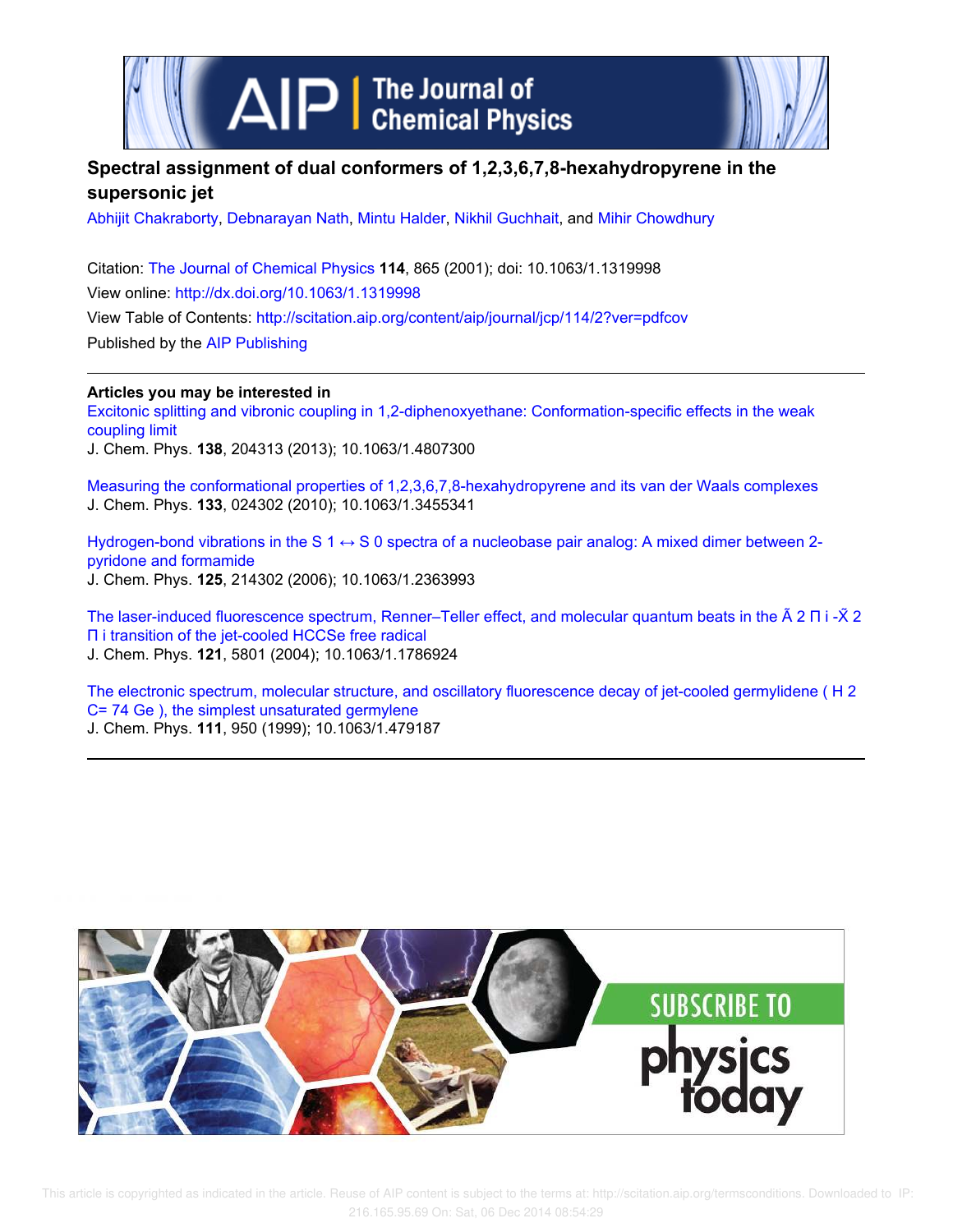# **Spectral assignment of dual conformers of 1,2,3,6,7,8-hexahydropyrene in the supersonic jet**

Abhijit Chakraborty, Debnarayan Nath, Mintu Halder, Nikhil Guchhait, and Mihir Chowdhury<sup>a)</sup> *Department of Physical Chemistry, Indian Association for the Cultivation of Science, Jadavpur, Calcutta-700 032, India*

(Received 26 April 2000; accepted 1 September 2000)

The laser-induced fluorescence excitation  $(FE)$  spectra of 1,2,3,6,7,8-hexahydropyrene has been observed in jet-cooled condition. The FE spectrum show the existence of interconvertible conformers, chair and boat, with  $0-0$  bands 12 cm<sup>-1</sup> apart. On the basis of semiempirical calculations and single vibronic level luminescence, the longest wavelength band at 30 653 cm<sup>-1</sup> has been ascribed to chair conformer and the one at  $30\,665$  cm<sup>-1</sup> to the boat conformer. The low-frequency vibronic bands have been tentatively assigned. The lifetimes of low-frequency vibronic levels follow the trend reported by Jacobson *et al.* [J. Chem. Phys.  $87, 269$  (1987)] for naphthalene monoderivatives, namely, they fluctuate at low excess energies, but merge and decrease steadily at high energies of excitation. © *2001 American Institute of Physics.* [DOI: 10.1063/1.1329998]

## **I. INTRODUCTION**

Geometrical conformers have received the attention of chemists from almost the start of pursuit of organic chemistry. If the barrier between the conformers is high, each individual conformer is stable and can be investigated individually (after isolation) by chemical, nuclear magnetic resonance  $(NMR)$ ,  $^{1(a)}$  and other techniques. If the barrier is low and the thermal passage rate is appreciable, one gets a mixture of dynamically interconvertible conformers. Although separation might still be possible in some cases by lowering the temperature, in general one has to obtain information about interconverting conformers by *in situ* studies of the mixture. NMR has played a great role in spectroscopically determining the nature of such interconverting conformers. If the barrier is such that the frequency of passage between the two forms is less than the difference in NMR spectral frequency of two forms, then each conformer leaves its own fingerprint. If not, the spectrum corresponds to the average structure. Whether a resolved or an average spectrum is obtained depends on the temperature and the barrier height. A rule of thumb is that if the barrier is much lower than 10 kcal/mol, then the fingerprinting of individual conformers cannot be obtained by the required lowering of temperature, because the solidification of the matrix disturbs, after a point, the dynamic equilibrium between the possible conformers. Barrier height up to a minimum of 6 kcal/mol has been determined by extending the NMR studies up to 90  $K<sup>1(b)</sup>$  Cold matrices have sometimes been used to isolate the energetically unfavorable form, but then the question of matrix modification remains.

The best way of studying interconverting conformers is in cold supersonic jet, where the organic molecule has been vaporized, mixed with inert carrier gas such as helium or argon and expanded through a small orifice into vacuum

from a high pressure. The low temperature and the isolation of molecules in seeded supersonic jet prevent interconversion between conformers—at least, not fast enough to blur the characteristic optical frequencies of the two conformers. Such *in situ* fluorescence and ionization studies have been reported for inequivalent and equivalent conformers.  $p$ -dihydroxybenzene,<sup>2</sup> 1,2-dimethylnaphthalene  $(DMN)$ ,<sup>3</sup> 2-vinylnaphthalene,  $4$  2-methoxynaphthalene<sup>5</sup> are a few examples of the inequivalent case while equivalent conformers are observed for  $9,10$ -dihydroanthracene  $(DHA),$ <sup>6</sup>  $9,10$ dihydrophenanthrene  $(DHP)$ ,<sup>7</sup> methyl naphthalenes,<sup>8</sup> octafluoronaphthalene  $(OFN)$ ,  $9$  etc.

Previously, we reported tunneling between two equivalent conformers of DHA (Ref. 6) and DHP (Ref. 7) and discussed jet spectra of molecules with possible puckering in side chains. We have chosen here 1,2,3,6,7,8 hexahydropyrene (HHP) for our study, which can exist in a number of configurations. There are two equivalent chair and two equivalent boat configurations, the mirror image pairs being of identical energy



 $HHP$  (*PLANAR*,  $D_{2h}$ )

 This article is copyrighted as indicated in the article. Reuse of AIP content is subject to the terms at: http://scitation.aip.org/termsconditions. Downloaded to IP: 216.165.95.69 On: Sat, 06 Dec 2014 08:54:29

a)Author to whom correspondence should be addressed. Electronic mail: pcmc@mahendra.iacs.res.in; Fax: 91-33-473-2805.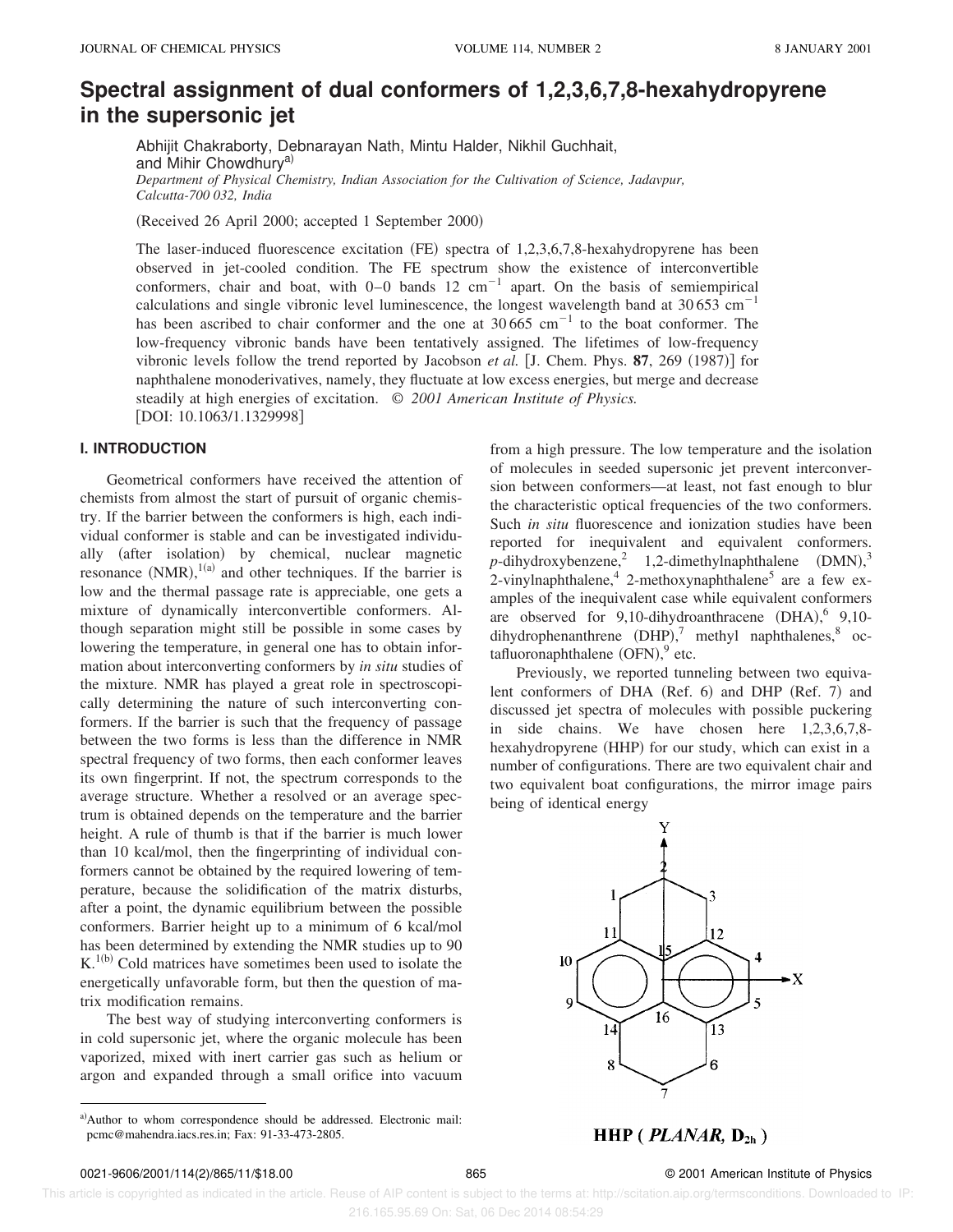

The chromophore is the naphthalene unit, which is one of the most favorite molecule for spectroscopy in molecular beams, mainly due to its high symmetry, conveniently accessible electronic transitions, long fluorescence lifetimes and high vapor pressure. The parent naphthalene and its different derivatives mainly obtained by attaching different functional groups like  $F^{10}$  OH,<sup>11</sup> CN,<sup>12</sup> NH<sub>2</sub>,<sup>13</sup> CH<sub>3</sub>,<sup>8</sup> COOH,<sup>14</sup>  $OCH<sub>3</sub>$ <sup>5</sup> etc. have been used to explore torsion, inversion, and isomerization. HHP may be considered as a naphthalene derivative where two  $(CH<sub>2</sub>)<sub>3</sub>$  chains are attached symmetrically to the naphthalene moiety. HHP and naphthalene are close to each other in symmetry. Indeed, if we take the planar form of HHP, the molecule HHP belongs to the same *D*2*<sup>h</sup>* group as naphthalene. Comparison of the spectra of HHP with that of naphthalene may therefore be interesting. Two conformers, boat and chair, seem possible—the former belonging to  $C_{2v}$  and the latter to  $C_{2h}$  group. The two forms, boat and chair, ought to be very close in total energy and spectral frequencies, because the difference in energy can only arise out of long-distance through-bond and throughspace interactions. We thought it interesting to compare the boat form, where the two perturbers (i.e., the two  $CH<sub>2</sub>$ ) groups raised above/below the molecular plane) are on one side of the molecular plane and made the two  $\pi$  lobes (of positive and negative phase) inequivalent with respect to reflection in the naphthalene plane, with the chair form which maintains the overall equivalence of the two antiphasic  $\pi$ lobes above and below the molecular plane. One might anticipate a difference in selection rules due to difference in symmetry of the two conformers, which may be handy in the spectral identification of the conformers.

## **II. EXPERIMENT**

The compound HHP obtained from Aldrich is of 99% purity. The details of supersonic jet experimental set-up is described elsewhere.<sup>6</sup> In brief, the sample was heated to about 140 °C to increase sample vapor pressure and then expanded with argon as carrier gas into a vacuum chamber through a 0.5 mm diam orifice of a pulsed nozzle valve (General Valve Corp.) with a frequency of about 10 Hz. The background pressure of the chamber during the experiment was maintained at about  $4 \times 10^{-5}$  Torr by the operation of a 6 in. oil diffusion pump (Varian) backed by a mechanical rotary pump. The output of the Dye laser (PDL 3), pumped by a Nd:YAG laser (Quanta Ray DCR-11) is frequency doubled by a KDP crystal and intensity check is maintained by Autotrackker III (INRAD). The second harmonic output crossed the jet at about 15 mm downstream of the nozzle orifice. The laser induced fluorescence was collected perpendicular to both the laser and the jet directions. The signal was



FIG. 1. Fluorescence emission spectrum of HHP in methyl cyclohexane at 77 K. (Inset) Phosphorescence spectrum.

detected by an EMI-9781 R photomultiplier after passing through an optical filter to eliminate the scattered laser light, amplified in a current amplifier and then averaged by a Boxcar Integrator (PAR model  $-64$ ). The normalized output from the Boxcar was then recorded in a PC. Dispersed fluorescence spectra of selected single vibronic levels were recorded with a 20 in. monochromator (Jobin Yvon); the resolution was better than 25 cm<sup>-1</sup>. The time resolved studies were done by recording undispersed fluorescence from a selected vibronic level in a digital storage oscilloscope (Tektronix TDS-350).

## **III. RESULTS AND DISCUSSION**

## **A. Spectra of HHP in condensed phase**

The low-temperature  $(77 \text{ K})$  fluorescence spectrum and the phosphorescence spectrum of HHP in methylcyclohexane glass are shown in Fig. 1. Since, the condensed phase spectra are too broad, we shall not discuss these further, except drawing attention to following features of the spectra.

 $(a)$  The spectra of HHP are less resolved than that of naphthalene. This is understandable from consideration of symmetry and vibronic level density. Although, the symmetry of planar-HHP is same as that of naphthalene, boat or chair forms have lower symmetries which make the selection rules less restrictive for HHP. In addition, there should be a number of additional low-frequency methylene vibrations in HHP which are absent in naphthalene. These cause overlap of transitions leading to less-resolved spectra.

 $(b)$  The lifetime of the phosphorescence is 45 ms while that of naphthalene is much longer.<sup>15</sup> The lifetime of the phosphorescence is controlled by the spin–orbit coupling matrix which might couple the three  $T_1$  states to the ground state if their total symmetries are the same. In boat  $(C_{2v})$  and chair  $(C_{2h})$  forms the three triplet states are, respectively, of total symmetry  $A_2$ ,  $A_1$ , and  $B_2$  in group  $C_{2v}$  and  $B_u$ ,  $B_u$ ,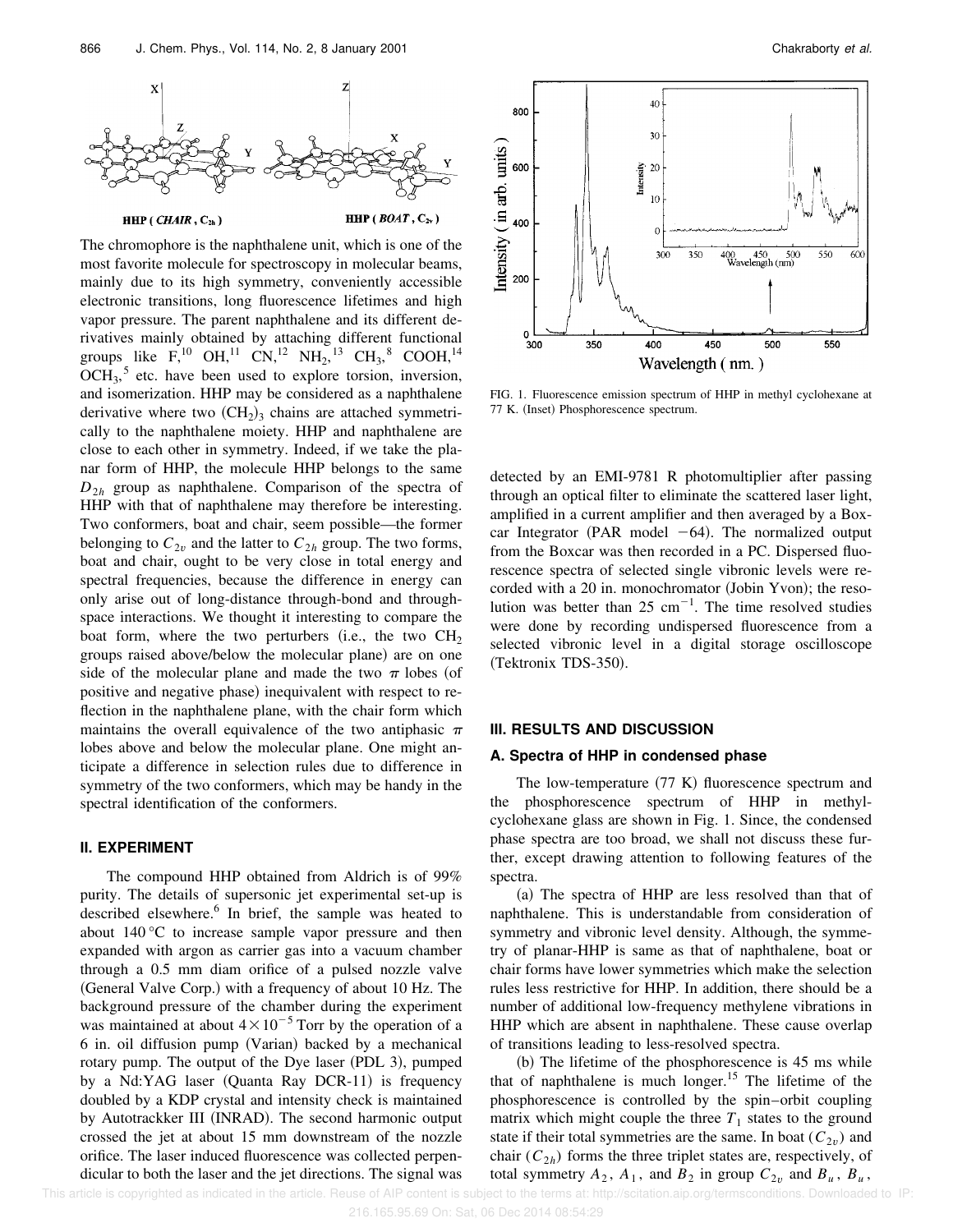

FIG. 2. Fluorescence excitation spectra of HHP in the supersonic jet seeded in He.

and  $A_u$  in group  $C_{2h}$  while the ground state symmetry is  $A_1$ in both cases. One of the triplet components of the boat form, therefore, has the same total symmetry as the ground singlet state and may be the doorway level for leaking to the ground state. In naphthalene itself, like the *c*-HHP, there is no such state and hence, its lifetime gets longer. Still another explanation of the shorter lifetime may be provided in terms of the density of state. The density of states is higher in HHP compared to naphthalene and hence has faster radiationless transition than naphthalene.

(c) The lifetime of fluorescence from the  $S_1$  state is also shorter (about 18 ns) for HHP than that of naphthalene  $({\sim}99$ ns),<sup>16</sup> but it is of the same order as 1,4,5,8, tetramethyl naphthalene  $({\sim}22 \text{ ns})$ .<sup>16</sup> Again, this may be expected from considerations of the spin–orbit coupling matrix element and the density of states.

## **B. 0<sup>0</sup> <sup>0</sup> bands in the jet spectrum**

On the long wavelength side of the fluorescence excitation spectrum there appears two bands  $\sim$ 12 cm<sup>-1</sup> apart  $(30.653 \text{ cm}^{-1} \text{ and } 30.665 \text{ cm}^{-1})$  at Fig. 2. For ascertaining whether the two peaks are originating from two bands of the same species or two different ones, we resorted to the intensity saturation technique prescribed by Levy *et al.*<sup>17</sup> The intensities of the two bands varied at the same rate with change in laser intensity, which is consistent with the conformer hypothesis. We tried the NMR technique at room and low temperatures to find out whether the two forms leave their characteristic imprints or not. In any of the two forms, boat or chair, the two H atoms attached to  $C_2$  or  $C_7$  should have different chemical shift. However, the NMR spectrum indicates a planar form, average of the boat and chair forms even at temperatures as low as 160 K. This indicates that the interconvertible rates are higher than the difference in NMR frequencies of the two H atoms and that the barrier between the two forms could be considerably less than 10 kcal/mol. However, there are no features in the vibronic spectrum which might lead one to suspect tunnelling between two conformers separated by very low barrier height. We, therefore, ascribe the two bands to two 0–0 bands corresponding to boat and chair forms with a barrier large enough for preventing tunnel splitting, but low enough for interconversion<sup>23</sup> in the NMR time scale. Two important questions immediately crop up from this assignment, one regarding frequency and the other regarding intensity. First, what causes naphthalene, B-HHP, and C-HHP to differ in frequency and which of the two bands is to be ascribed to the boat form and which to the chair form? Second, why are the two 0–0 bands of both boat and chair forms much stronger (relative to the vibronic manifold) compared to that of naphthalene of approximately the same symmetry?

To answer some of the questions we have taken recourse to theoretical calculations. Geometry optimization by *ab initio* calculations on such a large molecule proved beyond the capacity of our computational machinery. We, therefore, optimized the ground state geometry for both chair and boat forms by semiempirical AM1 Hamiltonian through MOPAC (version 5.0). The total energy of the molecule has been optimized using Davidson–Fletcher–Powell method. For more precise and accurate measure of optimized energy we have gone over to configuration interaction calculations involving 1500 configurations, which is the maximum number allowed in our computational program. Care is taken so that gradient remains below  $0.001$ . The potential energy curve  $(PEC)$  with reference to variation of the *z*-coordinate (out-of-plane) of the  $C_7$  atom for both  $S_0$  and  $S_1$  states are shown in Fig. 3. While the ground state energies are obtained by keeping the  $C_7$  *z*-coordinate fixed and allowing the rest of the atoms to search for global minima, the excited state potential energy curve is obtained by adding simply the vertical transition energy to the energy of each optimized ground state geometry keeping the  $C_7$  *z*-coordinate (measured in  $\AA$ ) fixed. The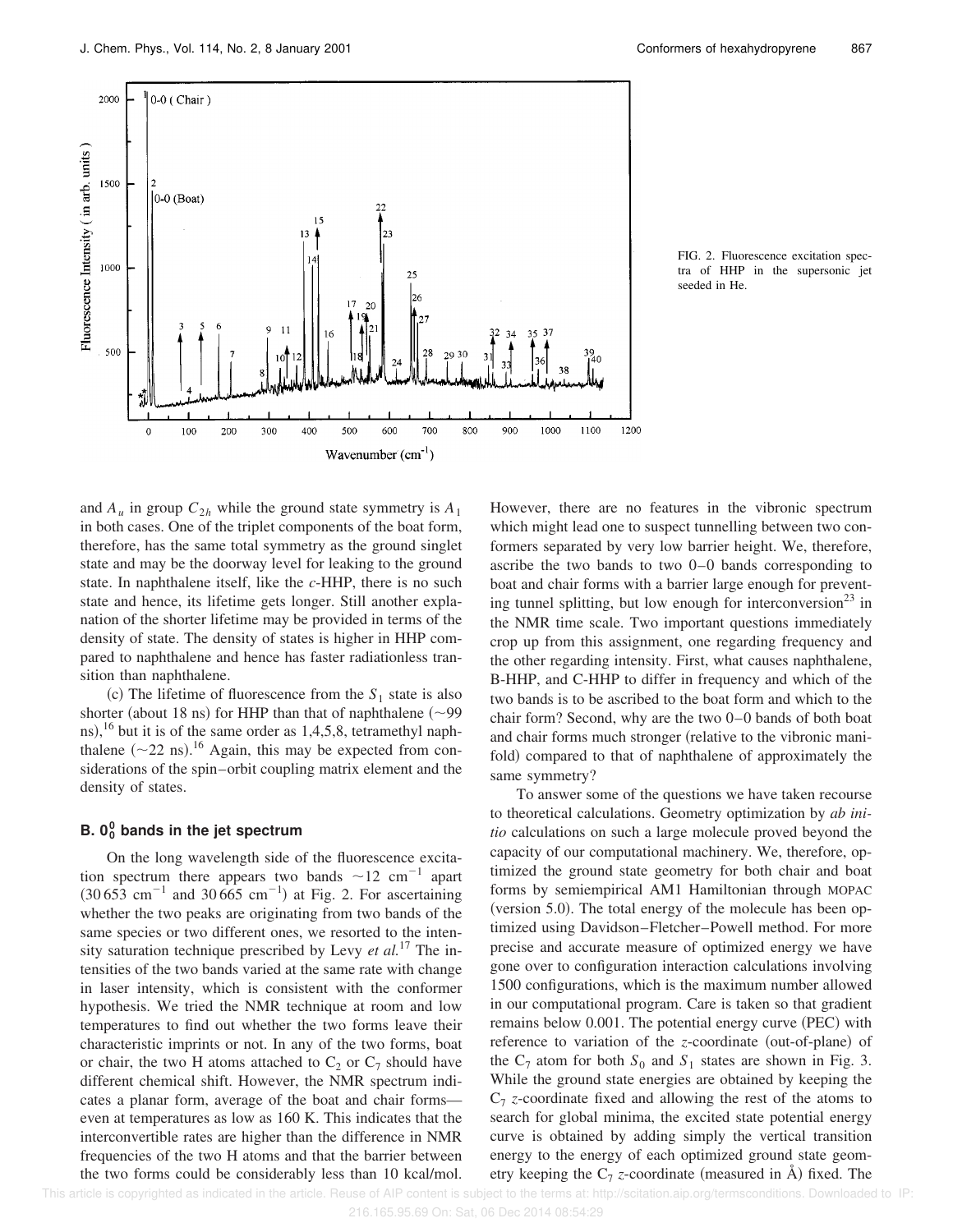![](_page_4_Figure_2.jpeg)

FIG. 3. Potential energy curve (PEC) of HHP with respect to the out-ofplane movement of the  $C_2$  atom.

calculated points fit well a curve simulated by assuming a potential expression,

$$
V(z) = a_1 z + a_2 z^2 + a_3 z^3 + a_4 z^4,
$$

the values of the constants  $a_1$ ,  $a_2$ ,  $a_3$ , and  $a_4$  [when  $V(z)$  is measured in cm<sup>-1</sup>] being, respectively, 101, -9800, -250, and 12 000 for the  $S_0$  state and 88,  $-8200, -345$ , and 11 000 for the  $S_1$  state.

In the minimum energy configuration in both the conformers, out-of-plane  $C_2$  and  $C_7$  atoms are seen to make an angle of about 27° with the planar naphthalene moiety. The calculated ground state energies at minima show consistently that boat and chair forms are almost equal in energy. In view of the smallness of the calculated energy difference, the semiempirical calculations (AM1, MM2) were repeated starting from different initial geometries, but each time the energies at optimized geometry indicated  $2-6$  cm<sup>-1</sup> more stability for the boat form. An *ab initio* GAUSSIAN 98 calculation using 6-31G\*\* as basis set was then carried out for the optimized geometry. The boat was found to be stabler by 8  $\rm cm^{-1}$ . However, the calculated higher stability of the boat form is so small that we decided not to rely on this small number. Perhaps, of greater significance is the experimental fact that in the crystalline state the chair form is the preferred form,<sup>18</sup> although there is always the possibility of reversal of stability of the two forms on going from the solid state to the vapor state. A more extensive *ab initio* study of the isolated molecule (and packed set of molecules) is required. A qualitative perturbative model which deals directly with the energy difference between the two forms, rather than calculate the energies of the two forms individually, might be a desirable approach. From the point of view of through-space dipole–dipole interaction, the orientation of the two end dipoles located near  $C_2$  and  $C_7$  should provide slightly more stability to the chair form. The different components of the through-bond interactions, on the other hand, are not easy to decipher in this way. One can only speculate. In the boat form, the two H atoms attached to  $C_2$  and  $C_7$  atoms are on one side of the molecular plane, while in the chair form these are on the opposite sides of the molecular plane. If we associate a net positive charge on H-atoms,  $p$ -orbitals of  $C_{15}$  and  $C_{16}$  atoms should be drawn out to the same side of the molecular plane. In contrast, in the chair form  $p$ -orbitals of  $C_{15}$ and  $C_{16}$  atoms are drawn on opposite sides of the naphthalene plane. As a result the repulsion between the filled *p*-orbitals of  $C_{15}$  and  $C_{16}$  atoms could be more for the boat form than for the chair form, thereby stabilizing the latter.

The barrier between the two forms is found to be about 1686 cm<sup>-1</sup> (~4.7 kcal/mol) in the ground  $S_0$  state, but about 1200 cm<sup>-1</sup> in the  $S_1$  state. These values are qualitatively consistent with our NMR and jet spectrum.<sup>23</sup> This reduction in barrier height on excitation is in agreement with observations on other similar molecules investigated in this laboratory, such as DHA  $(Ref. 6)$  and xanthene  $(Ref. 19)$  where the two conformers are distinguished by the sign of the puckering coordinate. In the  $S_1$  state, the calculated barrier for HHP is much too high to allow tunnel splitting in puckering vibration—at least, not at low energies in excess of the 0–0. The barrier height for simultaneously flipping of both carbon atoms, in converting one boat to another equivalent boat conformer or from one chair to another chair form is about 3386  $\text{cm}^{-1}$  (~9.7 kcal/mol), nearly double that for converting the chair to the boat form.

The average 0–0 frequency of B-HHP and C-HHP may be compared with that of naphthalene.<sup>20</sup> On methylation, at position 1 of the naphthalene, the 0–0 band is red shifted by  $246$  cm<sup>-1</sup> with respect to the parent naphthalene. In the case of 1,8-DMN (Ref. 21) this redshift with respect to naphthalene is about 2 times this value. In the case of HHP the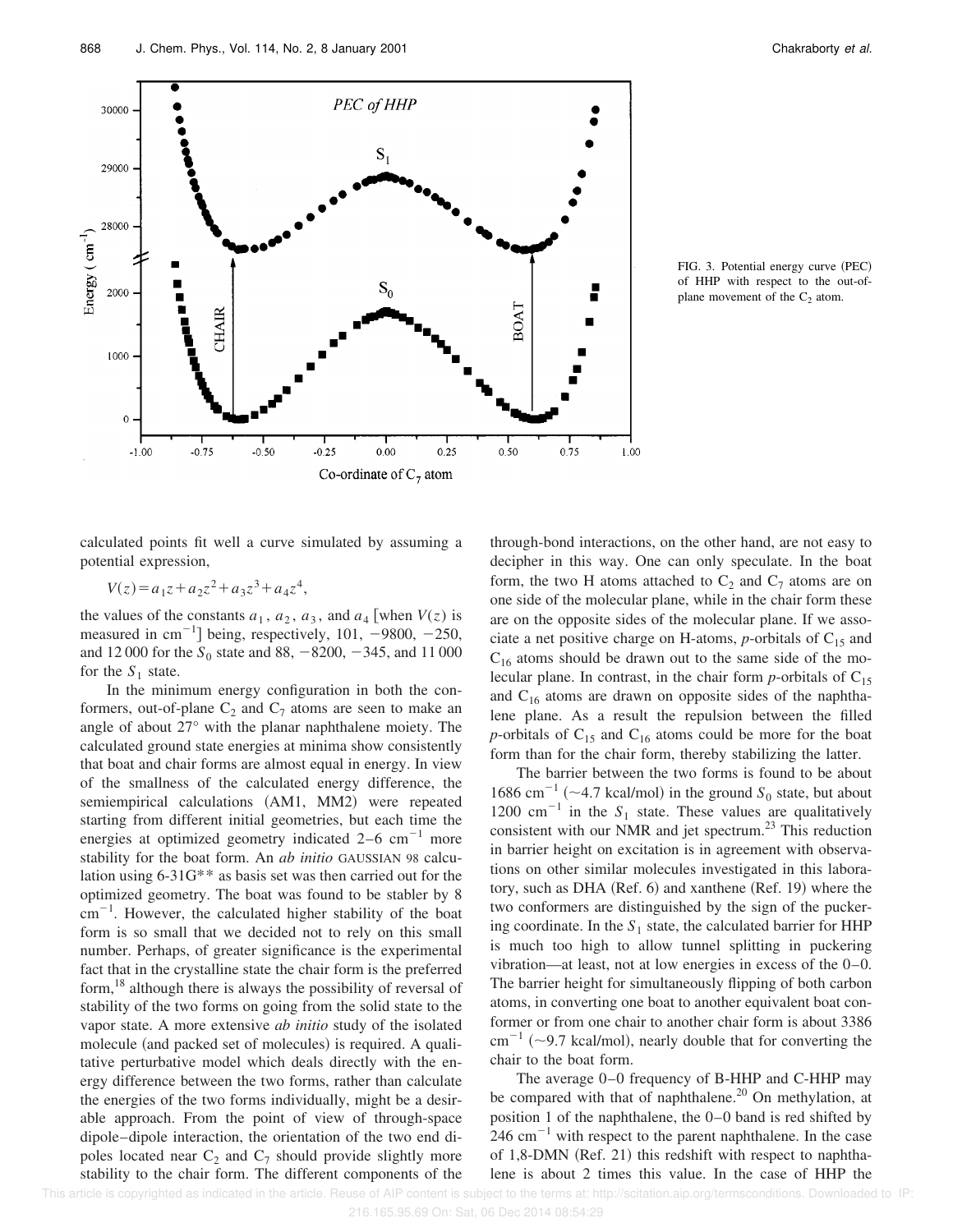![](_page_5_Figure_2.jpeg)

FIG. 4. Redshift  $(cm<sup>-1</sup>)$  of the origin band of naphthalene with increasing number of methyl substitutents.

observed red shift of 1366  $cm^{-1}$  which is twice that of DMN. This implies that the perturbations in energies at 1, 4, 5, 8 positions of naphthalene are roughly additive. Figure 4 shows the plot of 0–0 frequency against the number of substituents in *x*-position.

The intensities of the 0–0 bands of HHP may be contrasted with that of naphthalene.<sup>20</sup> The intensity of the  $0-0$ band of both conformers is much higher compared to that of the parent chromophore, naphthalene. In the case of naphthalene the first electronic transition is long axis polarized. Though the  $S_1 \leftarrow S_0$  [<sup>1</sup> $B_{3u} \leftarrow {}^1A_g$ ] transition is not a symmetry forbidden one, the configuration interaction between the two lowest  $\pi \pi^*$  Huckel configurations of the same symmetry occur in such a way that its transition moment nearly vanishes  $\{f = 0.001\}$ .<sup>20</sup> The state  $S_3$  is also of <sup>1</sup> $B_{3u}$  symmetry, where the two transition moments add up to give an intense band  $\{f \sim 2\}$ . The ratio in which the two configurations mix in the  $S_1$  state of naphthalene derivatives depends on the symmetry of the substituted derivatives as well as on the nature of the substituents. In 1- or 2-substituted naphthalenes, the fragile accidental cancellation is lost leading to an intense 0–0 band compared to the short axis polarized vibronic bands which derive their intensities mainly from the  $S_0 \rightarrow S_2$  ( ${}^1B_{2u} \leftarrow {}^1A_g$ ) transition. It is pertinent to find out whether the accidental cancellation of  $S_1 \leftarrow S_0$  transition moments occurs even in derivatives which have the same or nearly the same symmetry. To answer this question we previously studied OFN, $9$  and found that the 0–0 band was intense. But in that case, the nature of the substituent is so different that it could influence the mixing process of two configurations. In the present case of HHP, not only the approximate symmetry of the compound is the same as that of naphthalene, but the substituents are also of the same carbon family. We find that even in HHP, the ratio of the two coefficients gets changed from that in naphthalene, which makes the oscillator strength four times larger in HHP than in naphthalene.

We noted a significant difference in intensities of the

two 0–0 bands corresponding to two different forms. Since, our quantum mechanical calculations of  $S_0 \rightarrow S_1$  transition probabilities of boat and chair forms generated nearly the same number, the difference in radiative transition probability is obviously not the explanation for the observation. Also, the calculated barrier between the two forms is  $1686 \text{ cm}^{-1}$ , while the energy difference between the two forms is of the order of a few  $cm^{-1}$ . It is improbable, therefore, that the observed 30% difference in peak height has been caused by a population difference at the time of molecules settling down in one of the two wells. Still another explanation for the relative  $0-0$  intensity could be that the Franck–Condon  $(FC)$ factors for 0–0 transitions are different for the two forms. However, our calculated FC factors are the same for the two forms. We, therefore, think that the difference in nonradiative rates to the  $T_1 \rightarrow S_0$  states is responsible for the difference in the lifetimes of the two  $S_1$  ( $v=0$ ) states or the difference in the two 0–0 peak heights.

## **C. Vibronic bands**

Figure 2 shows that intense 0–0 bands are followed by weak vibronic bands up to about 350  $\text{cm}^{-1}$  higher in energy; beyond 350  $\text{cm}^{-1}$  vibronic bands of relatively higher intensities appear. In order to understand the vibronic features we have calculated the  $S_0$  vibrational frequencies for the two conformers using MOPAC-AM1 and HYPERCHEM 5.0 AM1 packages. The same frequencies are obtained from the two packages. *S*<sup>1</sup> frequencies are also calculated by MOPAC-AM1-CI method, but these are considered to be much less reliable, specially if the vibration contains significant contributions from chromophoric modes. Table I shows the various vibrational modes, their symmetry designations in  $D_{2h}$ ,  $C_{2h}$ , and  $C_{2v}$  corresponding to hypothetical planar HHP or naphthalenic core, chair HHP and boat HHP, respectively, and the frequencies of the two stable forms. It may be noticed that, differences between corresponding  $S_0$  and  $S_1$  frequencies, or that between corresponding frequencies of the two conform-

This article is copyrighted as indicated in the article. Reuse of AIP content is subject to the terms at: http://scitation.aip.org/termsconditions. Downloaded to IP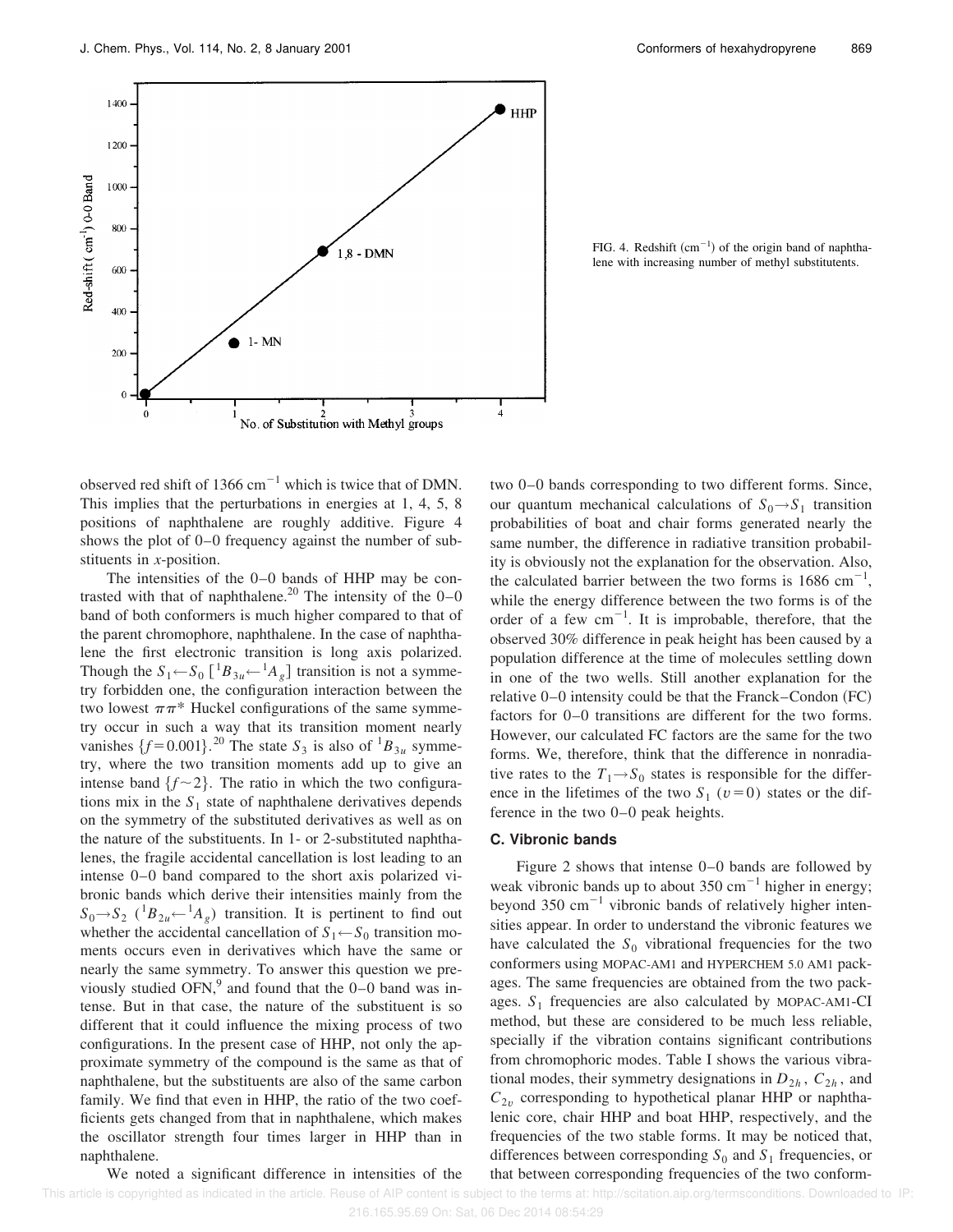|  |  |  | TABLE I. Calculated vibrational frequencies $(cm-1)$ of HHP and corresponding symmetries. |  |
|--|--|--|-------------------------------------------------------------------------------------------|--|
|  |  |  |                                                                                           |  |

|                 |             | Boat $(C_{2\nu})$ |                    |             | Chair $(C_{2h})$ |                         |                                                 |                        |
|-----------------|-------------|-------------------|--------------------|-------------|------------------|-------------------------|-------------------------------------------------|------------------------|
| Serial          | Frequencies |                   |                    | Frequencies |                  |                         | $(D_{2h})$                                      |                        |
| No.             | $S_0$       | $S_1^{\ a}$       | Sym.               | $S_0$       | $S_1^{\ a}$      | Sym.                    | Sym.                                            | Comments               |
| $\mathbf{1}$    | 78          | 73                | $1A_2$             | 78          | 72               | $1A_u$                  | $A_u$                                           | Out-of-plane           |
| $\overline{c}$  | 89          | 84                | $1A_1$             | 89          | 84               | $1B_u$                  | $B_{1u}$                                        | Do                     |
| $\mathfrak z$   | 120         | 115               | $\overline{1B_1}$  | 120         | 112              | 1B <sub>g</sub>         | $B_{2g}$                                        | Do                     |
| $\overline{4}$  | 181         | 170               | $2A_1$             | 183         | 168              | $2B_u$                  | $B_{1u}$                                        | Do                     |
| 5               | 199         | 193               | $1B_2$             | 196         | 192              | $1A_g$                  | $B_{3g}$                                        | Do                     |
| 6               | 259         | 256               | $3A_1$             | 262         | 257              | $\overline{3B_u}$       | $B_{1u}$                                        | Do                     |
| $\overline{7}$  | 319         | 269               | $2A_2$             | 315         | 265              | $2A_u$                  | $A_u$                                           | Do                     |
| 8               | 325         | 290               | $2B_2$             | 325         | 290              | $2A_g$                  | $B_{3g}$                                        | Do                     |
| 9               | 355         | 352               | $2B_1$             | 365         | 356              | $\overline{3A_u}$       | $B_{3u}$                                        | Essentially in-plane   |
| 10 <sup>b</sup> | 423         | 416               | $4A_1$             | 422         | 415              | $3A_g$                  | $A_g^{\ b}$                                     | In-plane symmetric     |
| 11              | 442         | 443               | $3B_2$             | 447         | 461              | $4A_g$                  | $B_{3g}$                                        | elongation<br>In-plane |
| 12 <sup>b</sup> | 447         | 446               | $3A_2$             | 428         | 417              | 2B <sub>g</sub>         | $B_{1g}^{\quad b}$                              | Asymmetric rocking     |
| 13              | 488         | 451               | $\overline{3B_1}$  | 509         | 486              | $\overline{\rm 3B_{g}}$ | $B_{2g}$                                        | In-plane               |
| 14              | 503         | 510               | $4B_2$             | 486         | 485              | $\overline{4B_u}$       | $B_{2u}$                                        | Do                     |
| 15              | 517         | 513               | $4A_2$             | 530         | 516              | $4A_u$                  | $A_u$                                           | Do                     |
| 16              | 566         | 551               | $5A_1$             | 598         | 580              | $5B_u$                  | $B_{1u}$                                        | Do                     |
| 17              | 570         | 553               | $4B_1$             | 541         | 522              | $4B_g$                  | $B_{2g}$                                        | Do                     |
| 18              | 608         | 587               | 5A <sub>2</sub>    | 616         | 597              | $\overline{5A_u}$       | $A_u$                                           | Do                     |
| 19              | 620         | 609               | $5B_2$             | 602         | 601              | 5A <sub>g</sub>         | $B_{3g}$                                        | Do                     |
| 20              | 707         | 663               | $6A_1$             | 699         | 655              | $\overline{6B_u}$       | $B_{1u}$                                        | Do                     |
| 21 <sup>b</sup> | 747         | 746               | $7A_1$             | 746         | 747              | $6A_g$                  | $A_g^{\ b}$                                     | In-plane (breathing)   |
| 22              | 782         | 778               | $\overline{6B_2}$  | 791         | 787              | $\overline{7B_u}$       | $B_{2u}$                                        | In-plane               |
| $23^b$          | 782         | 776               | 6A <sub>2</sub>    | 780         | 776              | $5B_g$                  | $B_{1g}^{\text{th}}$                            | In-plane (asymmetric)  |
| 24              | 839         | 820               | $\overline{7B_2}$  | 834         | 812              | $7A_g$                  | $B_{3g}$                                        | In-plane               |
| 25              | 849         | 832               | $5B_1$             | 851         | 836              | $\overline{6B_g}$       | $B_{2g}$                                        | Do                     |
| 26              | 870         | 849               | $8A_1$             | 872         | 853              | $\overline{8B_u}$       | $B_{1u}$                                        | Do                     |
| 27              | 906         | 890               | $7A_2$             | 903         | 885              | $6A_u$                  |                                                 | Do                     |
| $28^{\rm b}$    | 912         | 904               | $9A_1$             | 911         | 903              | 8A <sub>g</sub>         | $A_u$ <sub>b</sub>                              | Do                     |
| 29              | 918         | 913               | $\overline{8B_2}$  | 918         | 914              | $\overline{9B_u}$       | $B_{2u}$                                        | Do                     |
| 30              | 925         | 915               | $6B_1$             | 926         | 918              | $7B_g$                  | $B_{2g}$                                        | Do                     |
| 31              | 975         | 961               | $9B_2$             | 976         | 963              | $9A_{\rm g}$            | $B_{3g}$                                        | Do                     |
| 32              | 981         | 971               | 8A <sub>2</sub>    | 981         | 969              | $7A_u$                  | $A_u$                                           | Do                     |
| 33              | 1030        | 1031              | 10B <sub>2</sub>   | 1030        | 1032             | $10B_u$                 | $B_{2u}$                                        | Do                     |
| 34              | 1052        | 1049              | $10A_1$            | 1052        | 1050             | 10A <sub>g</sub>        | $A_g^{\ b}$                                     | Do                     |
| 35              | 1083        | 1076              | $\overline{11B_2}$ | 1083        | 1074             | $\overline{11B_u}$      | $B_{2u}$                                        | Do                     |
| 36              | 1086        | 1080              | $7B_1$             | 1086        | 1076             | $8A_u$                  | $B_{3u}$                                        | Do                     |
| 37 <sup>b</sup> | 1115        | 1104              | $11A_1$            | 1115        | 1106             | 11A <sub>g</sub>        | $A_g^{\overline{b}}$<br>$B_{1g}^{\overline{b}}$ | Do                     |
| 38              | 1128        | 1120              | $9A_2$             | 1127        | 1117             | $\overline{\rm 8B_g}$   |                                                 | Do                     |
| 39              | 1129        | 1122              | $12B_2$            | 1130        | 1125             | $12B_u$                 | $B_{2u}$                                        | Do                     |
| 40              | 1133        | 1127              | $8B_1$             | 1134        | 1127             | $9A_u$                  | $B_{3u}$                                        | Do                     |

<sup>a</sup>The S<sub>1</sub> frequencies are obtained by MOPAC using the AM1 Hamiltonian. These are not reliable figures as one can see in the naphthalene itself. These frequencies were therefore appropriately normalized for naphthalenic core vibrations.

<sup>b</sup>Naphthalenic modes.

ers are not large. The same is true for the normal mode description of the two conformers. The normal modes of the two conformers were matched not only by frequencies but also by comparing simultaneously the symmetry of the dynamics of two vibrations in two windows, using the program HYPERCHEM 5.0. The symmetry of any two corresponding vibrations in the two conformer may be supposed to be derived from a symmetry representation of the parent  $D_{2h}$ group by appropriate symmetry-lowering perturbations. For example, the  $A_1(C_{2v})$  representation for the boat form and the  $A_g$  ( $C_{2h}$ ) representation for the chair form can be derived from the parent  $A_g$  ( $D_{2h}$ ) representation; however,  $A_2$  ( $C_{2v}$ )

representation and  $A_g$  ( $C_{2h}$ ) representation cannot be derived by reduction of symmetry from any representation of the *D*2*<sup>h</sup>* group, and hence, these cannot be considered as corresponding vibrations.<sup>22</sup> We have cross-checked that the symmetries of the two corresponding vibrations of the two conformers are consistent with the symmetry of naphthalenic core vibrations from which these are derived, by symmetry reduction.<sup>22</sup>

The observed bands have been assigned as shown in Table II. The following comments are pertinent as regards the assignment of bands:

 $(a)$  In the flourescence excitation  $(FE)$  spectrum of the chromophore (i.e., naphthalene) itself, the intense vibronic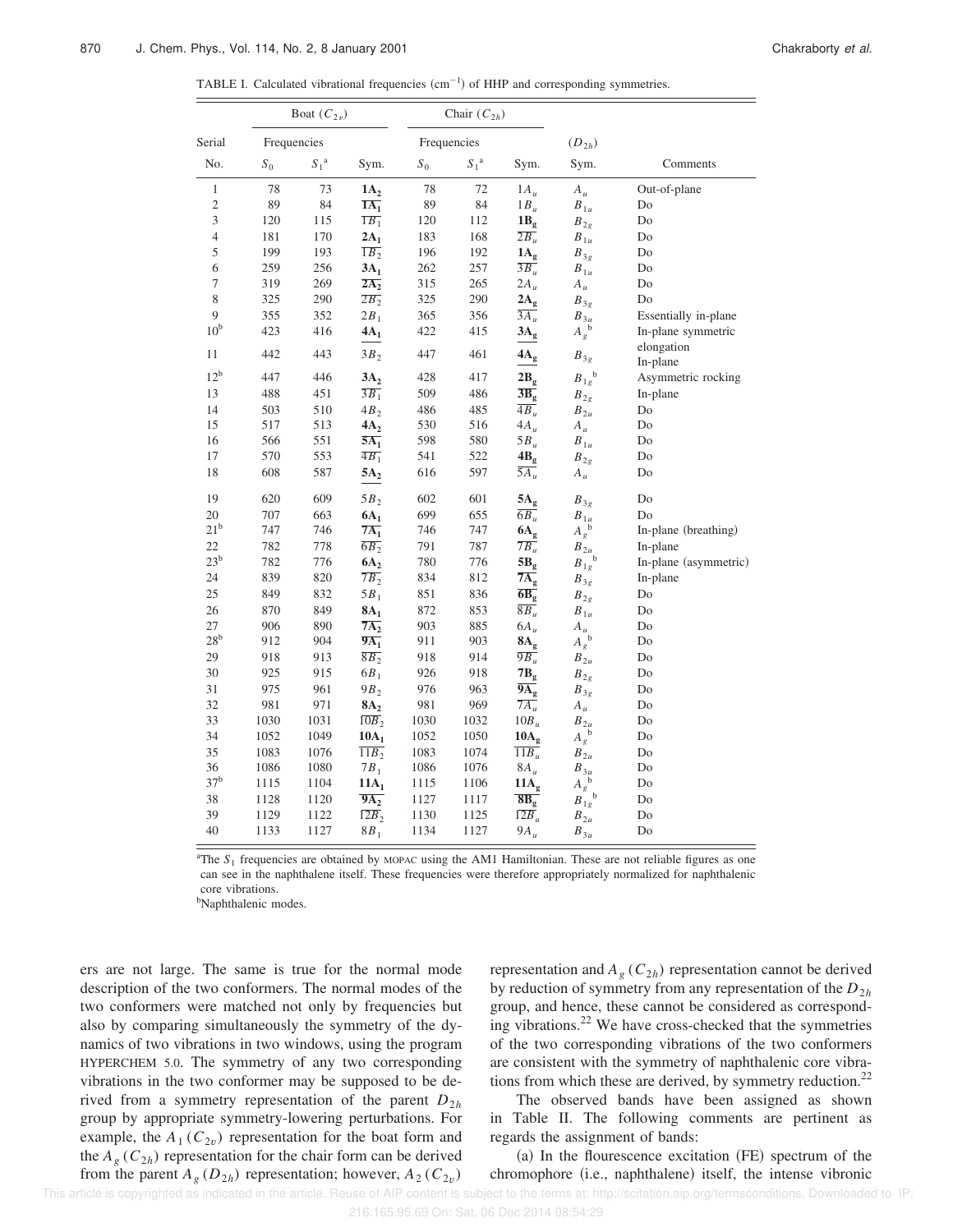TABLE II. Frequencies  $(cm<sup>-1</sup>)$  and lifetimes  $(ns)$  obtained from the FE spectra and time-resolved studies and their corresponding assignments.

|                 | Obs. frequencies        |                                                           |           |
|-----------------|-------------------------|-----------------------------------------------------------|-----------|
| Band            | (relative to band 1)    |                                                           | Lifetimes |
| No.             | (intensity)             | Assignment                                                | (ns)      |
| $\mathbf{1}$    | (s)<br>$\boldsymbol{0}$ | $0_0^0(C)$                                                | 115       |
| $\overline{c}$  | 12<br>(s)               | $0_0^0(B)$                                                | 85        |
| 3               | 78(vvw)                 | $0_0^0(B) + \nu_1(66)$                                    |           |
| $\overline{4}$  | 99 (vw)                 | $0_0^0(B) + \nu_2(87)$                                    | 82        |
| 5               | $128$ (vw)              | $0_0^0(C) + \nu'_3(128)$                                  | 96        |
| 6               | 175<br>(w)              | $0_0^0(B) + \nu_4(163)$                                   | 83        |
| 7               | 205<br>(w)              | $0_0^0(C) + \nu'_5(205)$                                  | 112       |
| 8               | 282<br>(vw)             | $0_0^0(B) + \nu_6(270)$                                   |           |
| 9               | 296<br>(w)              | $0_0^0(B) + \nu_7(284)$                                   | 88        |
| 10              | 328 (vw)                | $0_0^0(C) + \nu_8'(328)$                                  | 88        |
| 11              | 339(vvw)                | $0_0^0(C) + \nu'_3 + \nu'_5$                              |           |
| 12              | 369<br>(w)              | $0_0^0(B) + \nu_1 + \nu_7$                                | 105       |
| 13 <sup>a</sup> | 387<br>(s)              | $0_0^0(C) + \nu'_{10}(387)$                               | 105       |
| 14 <sup>a</sup> | 409<br>(s)              | $0_0^0(B) + \nu_{10}(397)$                                | 72        |
| 15 <sup>a</sup> | 423<br>(s)              | $0_0^0(C) + \nu'_{12}(423)$                               | 105       |
| 16 <sup>a</sup> | 447<br>(w)              | $0_0^0(B) + \nu_{12}(435)$                                | 75        |
| 17              | 509 (vw)                |                                                           |           |
| 18              | $515$ (vw)              |                                                           |           |
| 19              | 528 (vw)                |                                                           |           |
| 20              | 547 (vw)                |                                                           |           |
| 21              | 550<br>(w)              |                                                           | 103       |
| $22^a$          | 581<br>(s)              | $0^0_0(C) + \nu'_{21}(581)$<br>$0^0_0(B) + \nu_{21}(574)$ | 105       |
| 23 <sup>a</sup> | 586<br>(s)              |                                                           | 87        |
| 24              | $617$ (vw)              |                                                           | 65        |
| $25^{\rm a}$    | 653<br>(s)              | $0_0^0(C) + \nu'_{23}(653)$                               | 85        |
| 26              | $661$ (vw)              |                                                           |           |
| 27 <sup>a</sup> | $670 \, (mw)$           | $0_0^0(B) + \nu_{23}(658)$                                | 61        |
| 28              | 691 (vw)                |                                                           | 63        |
| 29 <sup>a</sup> | 744 (vw)                | $0^0_{\rm Q}(C) + \nu_{28}'(744)$                         | 64        |
| 30 <sup>a</sup> | 780 (vw)                | $0_0^0(C) + \nu_{28}(768)$                                |           |
| 31              | 846 (vw)                |                                                           |           |
| 32              | 857 (vw)                |                                                           |           |
| 33              | 890 (vw)                |                                                           | 72        |
| 34              | 902 (vw)                |                                                           |           |
| 35              | 955 (yw)                |                                                           |           |
| 36              | 969 (vw)                |                                                           |           |
| 37              | 989(vvw)                |                                                           |           |
| 38              | 1034(vvw)               |                                                           |           |
| 39              | (w)<br>1095             |                                                           | 84        |
| 40              | 1106<br>(w)             |                                                           |           |

<sup>a</sup>Naphthalenic vibrations allowed in both conformers.  $\nu'$  refers to vibration frequency of the chair form;  $\nu$  to that of the boat form.

bands have been thoroughly studied and appropriately assigned by others.<sup>20</sup> The  $a_g$  and  $b_{1g}$  in-plane modes appear strongly, some of the observed  $S_1$  frequencies being 435( $b_{1g}$ ), 501( $a_g$ ), 702( $a_g$ ), 908( $b_{1g}$ ), and 987( $a_g$ ). Since, the approximate symmetry of the immediate environment of the chromophoric unit within HHP is same as that of the free chromophore (i.e., naphthalene), the same naphthalenic vibrations may be expected to be coupled with the  $S_0 \rightarrow S_1$ electronic transition of HHP. These should appear as pairs with comparable intensities for both conformers and are therefore comparatively easily recognizable. The mechanism by which the vibrational bands derive intensities could be somewhat different from that of the parent naphthalene of nearly the same symmetry. As stated before, in the naphthalene molecule there occurs accidental cancellation of transition moments due to configurational mixing, and hence the pure electronic 0–0 band has little to offer to the intensities of the vibronic bands, which are essentially short-axis polarized due to mixing with the  $S_2({}^1B_{2u})$  state (Herzberg–Teller mechanism). In the case of HHP, however,  $0-0$  bands of conformers are strong and hence are capable of lending intensity to vibronic bands through the Franck–Condon mechanism. Thus, the vibronic bands of HHP, depending on their symmetries, can borrow intensity from either the 0–0 band of the  $S_0 \rightarrow S_1$  transition in which case it will be long axis polarized, or the  $S_0 \rightarrow S_2$  transition, in which case it will be in-plane short axis polarized. Both types,  $a_g(D_{2h})$  and  $b_{1g}(D_{2h})$  of vibration should appear in the jet-FE spectrum. In our assignment we have assumed that all symmetry modes that permit out-of-plane polarization by borrowing intensity from  $\sigma \rightarrow \pi^*$  transition do not appear strongly in the  $\pi - \pi^*$ transition.

Table I shows that there are some frequencies which are forbidden in both the conformers, some are forbidden in one conformer but allowed in the other, and some are allowed in both the conformers. Vibrations belonging to the last group are essentially naphthalenic vibrations; these are indicated by  $*$  in Table I. The following naphthalenic vibrations ( $S_0$ ) appear in Table I:  $v_{10}$ (~423 cm<sup>-1</sup>),  $v_{12}$ (438 {average} cm<sup>-1</sup>),  $v_{21}$ (~746 cm<sup>-1</sup>),  $v_{23}$ (~781 cm<sup>-1</sup>),  $v_{28}$ (~911 cm<sup>-1</sup>),  $v_{34}$  $(\sim 1052 \text{ cm}^{-1}), \nu_{37}(\sim 1115 \text{ cm}^{-1}), \text{ and } \nu_{38}(\sim 1128 \text{ cm}^{-1}).$ However, in view of the unreliability of calculations of *S*<sup>1</sup> frequencies by the AM1 method, these frequencies need calibration before being compared with the observed FE spectrum. The calibration has been done by extending the AM1 calculations to the naphthalene molecule as well. For each vibrational frequency of naphthalene, the calibration factor needed for correspondence between the calculated frequency and the observed frequency<sup>20</sup> was found out. For example, for  $8b_{1g}$  (i.e., lowest  $b_{1g}$ ) frequency of naphthalene the AM1 calculated one is  $547 \text{ cm}^{-1}$  while the observed value from the FE spectrum is 435 cm<sup>-1</sup> in the  $S_1$  state and hence the calibration factor is around 0.8. The lowest  $b_{1g}$  frequency of HHP is multiplied by 0.8 before comparison with experimental frequencies. Thus the calculated calibrated frequencies for  $\nu_{10}(a_g)$ ,  $\nu_{12}(b_{1g})$ ,  $\nu_{21}(a_g)$ ,  $\nu_{23}(b_{1g})$ ,  $\nu_{28}(a_g)$  of HHP are  $384 \text{ cm}^{-1}$ ,  $358 \text{ cm}^{-1}$ ,  $549 \text{ cm}^{-1}$ ,  $734 \text{ cm}^{-1}$ ,  $767 \text{ cm}^{-1}$ , respectively. Indeed, in the FE spectrum we find four relatively intense bands at 387 cm<sup>-1</sup>, 409 cm<sup>-1</sup>, 423 cm<sup>-1</sup>, and 447 cm<sup>-1</sup>; these are assigned to  $v_{10}(a_g)$  and  $v_{12}(b_{1g})$  modes superposed on 0–0 transitions of both boat and chair forms. These presumably correspond to observed 435 cm<sup>-1</sup> ( $b_{1g}$ ) and 501 cm<sup>-1</sup>  $(a_g)$  frequencies  $(S_1)$  of naphthalene. The next strong doublet in the HHP (FE) spectrum occurs at ~584 cm<sup>-1</sup>. These are assigned to  $v_{21}$  superposed on the two 0–0 bands. It corresponds to the observed naphthalene vibronic  $(a_g)$  transition at 702 cm<sup>-1</sup>. The next naphthalenic vibronic transitions in HHP are observed at  $\sim 661 \text{ cm}^{-1}$  and ~762 cm<sup>-1</sup>. These are assigned to  $v_{23}$  and  $v_{28}(a_g)$  and correspond to  $7b_{1g}$  (908 cm<sup>-1</sup>) and  $7a_g(987 \text{ cm}^{-1})$  of naphthalene.

Apparently, the frequencies of naphthalenic modes have changed to a considerable extent from the free chromophore. Although the chain linked at 1, 4, 5, and 8 positions might have introduced stiffness into the vibrations of ring atoms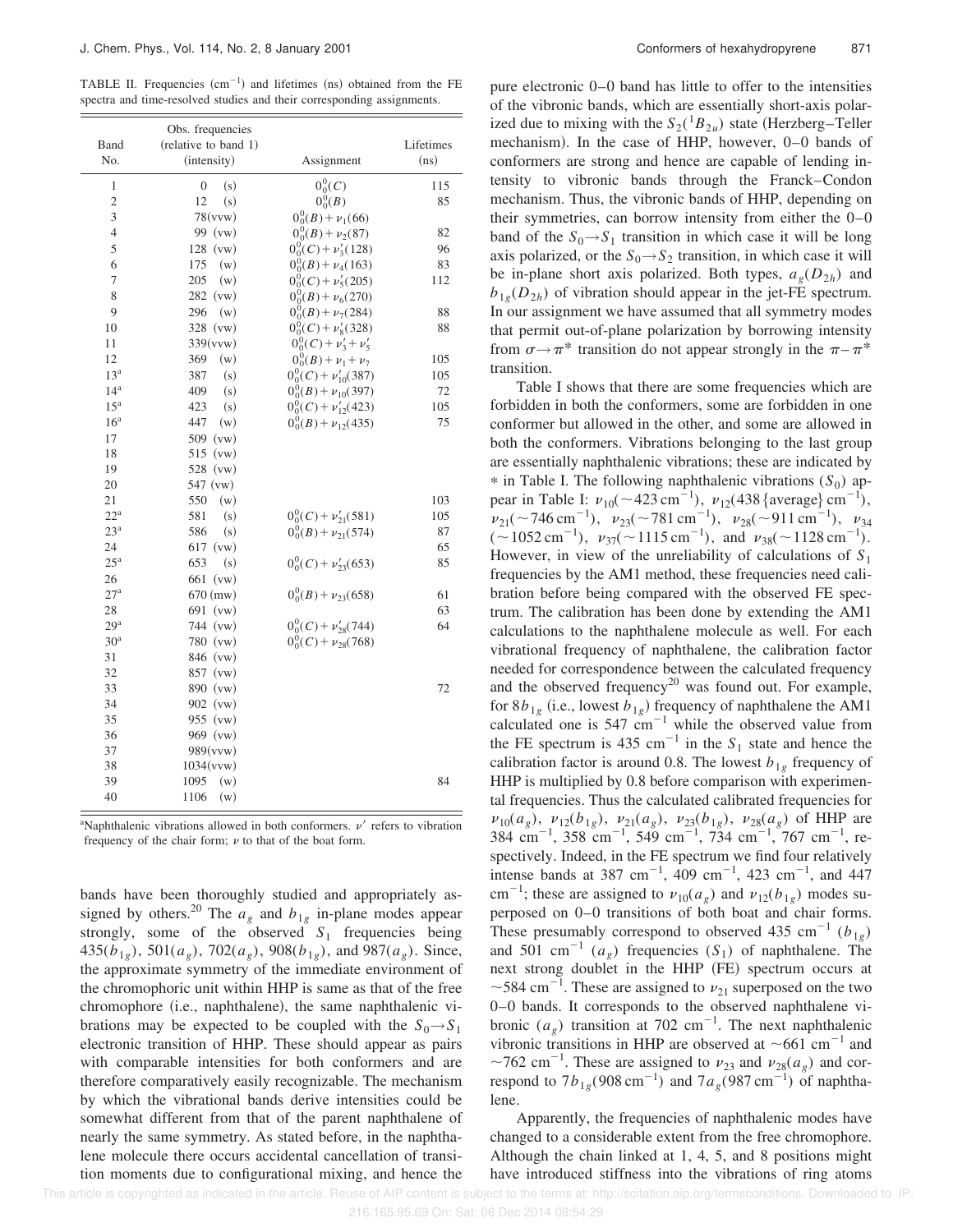![](_page_8_Figure_2.jpeg)

FIG. 5. SVL-1, dispersed emission spectra of HHP when excited at  $0_0^0$  (C)  $(30 653 \text{ cm}^{-1})$ .

leading to an upward shift, it seems that the reduction in frequency due to attachment of heavier mass at the four positions of HHP have more than compensated the increase, caused by the stiffness.

(b) The appearance of low-frequency modes below 350  $\text{cm}^{-1}$  in the FE spectra of HHP is somewhat surprising and needs to be discussed separately. These frequencies do not appear in the spectra of naphthalene or 1-methylnaphthalene $8(c)$ or  $acenaphthene.<sup>21</sup>$  In 1,8-dimethylnaphthalene<sup>21</sup> two weak bands appear at 33  $cm^{-1}$  and 88  $cm^{-1}$  intervals from the 0–0 band, but these have been assigned to methyl rotations. In 2-methylnaphthalene<sup>8(c)</sup> spectrum and the  $0-0$  SVL is lost; these have been ascribed to extensive mixing of the ground state modes in the  $S_1$  excited state, because of reduction in symmetry. The spectral features of HHP resembles more that of the  $\beta$ -derivatives of naphthalene more than that of the  $\alpha$ -derivatives, namely, it has a relatively strong 0–0 band and weak vibronic activity in low-frequency regions. No marked mirror-symmetry breakdown between the FE spectrum and the  $0-0$  SVL (Figs. 5 and 6) is noted in HHP. This is understandable, because in HHP-conformers the reduction of symmetry of the immediate chromophoric environment over that of the free chromophore is very little, and hence, extensive mixing of  $S_0$  normal modes in the excited  $S_1$  state does not occur.

The low-frequency out-of-plane vibrations ( $v_1$  to  $v_8$ ) of HHP are combinations of methylenic chain modes and out-

![](_page_8_Figure_8.jpeg)

FIG. 6. SVL-2, dispersed emission spectra of HHP when excited at  $0_0^0$  (B)  $(30 665 \text{ cm}^{-1}).$ 

 This article is copyrighted as indicated in the article. Reuse of AIP content is subject to the terms at: http://scitation.aip.org/termsconditions. Downloaded to IP: 216.165.95.69 On: Sat, 06 Dec 2014 08:54:29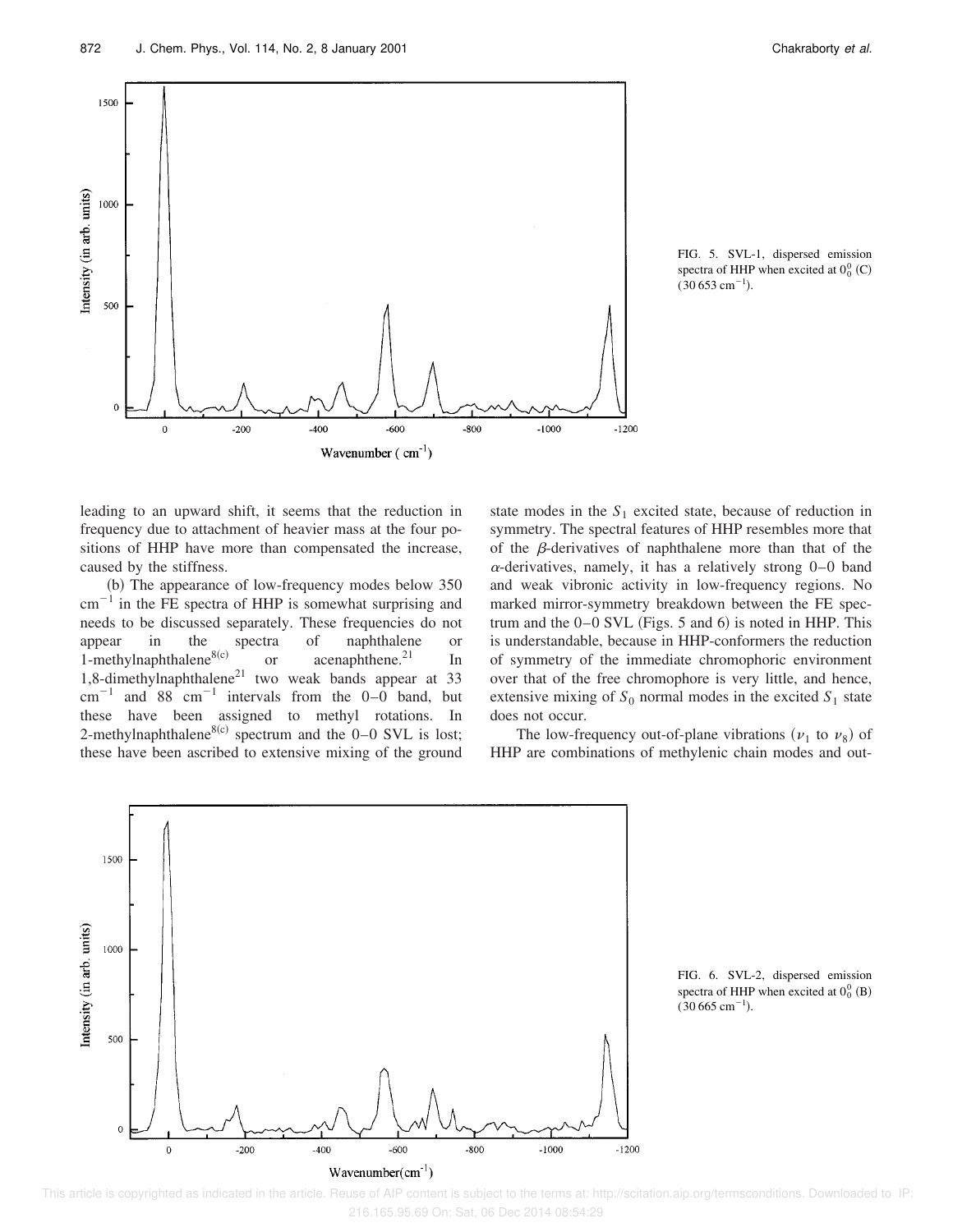of-plane ring modes. The symmetry of the mixing ring modes are such that these vibronic bands do not appear in the FE spectrum of naphthalene  $(D_{2h})$  and hence can not be compared with. These, however, get selectively allowed in one conformer or the other because of loss of planarity and/or loss of two  $C_2$  axes of symmetry and thus serve as signatures for the conformers. In contrast to naphthalenic modes which appear in pairs, these vibrations appear singly. In the chair form of  $C_{2h}$  symmetry, for example, *u*-vibronic bands are absent throughout the spectrum. The detailed mechanism of intensity borrowing by the allowed vibronic transitions in the two conformers is complicated. However, it may be generally expected that the coupling with an electronic transition of the chromophoric ring should depend upon the relative amplitudes of ring vibrations vis-à-vis methylenic modes, as long as we are dealing with a symmetry allowed transition of a conformer. We have calculated the ratios of the sum of the squares of displacement amplitudes of ring atoms to that of all atoms for the first eight out-ofplane vibrations. These ratios of amplitude factors (A) are shown in Fig. 7 and compared with the experimentally obtained intensities of the first eight vibronic bands. Considering the simplicity of our assumption, the agreement between the two bar diagrams is good.

## **D. SVL spectra**

The SVLs of the two bands  $(1 \text{ and } 2)$  have the general features expected for 0–0 bands, namely a strong 0–0 emission followed by relatively weak vibronic activity  $(Fig. 5)$ . This confirms our assignment of the two bands at 30 653  $\text{cm}^{-1}$  and 30 665 cm<sup>-1</sup> to 0–0 bands of the two conformers. The SVLs are of much lower resolution compared to that of the FE spectrum. However, these have the advantage of selective excitation of conformers, and do therefore, provide

![](_page_9_Figure_5.jpeg)

FIG. 7. Comparison of experimental and theoretical values of relative weights of ring modes in vibronic bands (see text).

luminescence spectra of pure conformers. The low-frequency vibronic bands of the SVL spectra carry the signatures of the symmetries of the two conformers. As, already discussed, each of the frequencies  $v_1$  to  $v_8$  is allowed only in one conformer or the other, but not in both, and thus should be useful in identification of the conformers. Unfortunately, most of the low-frequency vibronic bands of the SVL are too weak for analysis. However, the band around  $200 \text{ cm}^{-1}$  with reasonable intensities in both SVL and FE spectra is of significance in recognizing the conformer. Table I shows that the modes which are relevant for discussing the vibronic features at the 200 cm<sup>-1</sup> region are 4 and 5. The semiempirical calculations which are more reliable more for the  $S_0$  state

![](_page_9_Figure_8.jpeg)

FIG. 8. Variation of lifetime of HHP with excess energy above the origin transition.

This article is copyrighted as indicated in the article. Reuse of AIP content is subject to the terms at: http://scitation.aip.org/termsconditions. Downloaded to IP: 216.165.95.69 On: Sat, 06 Dec 2014 08:54:29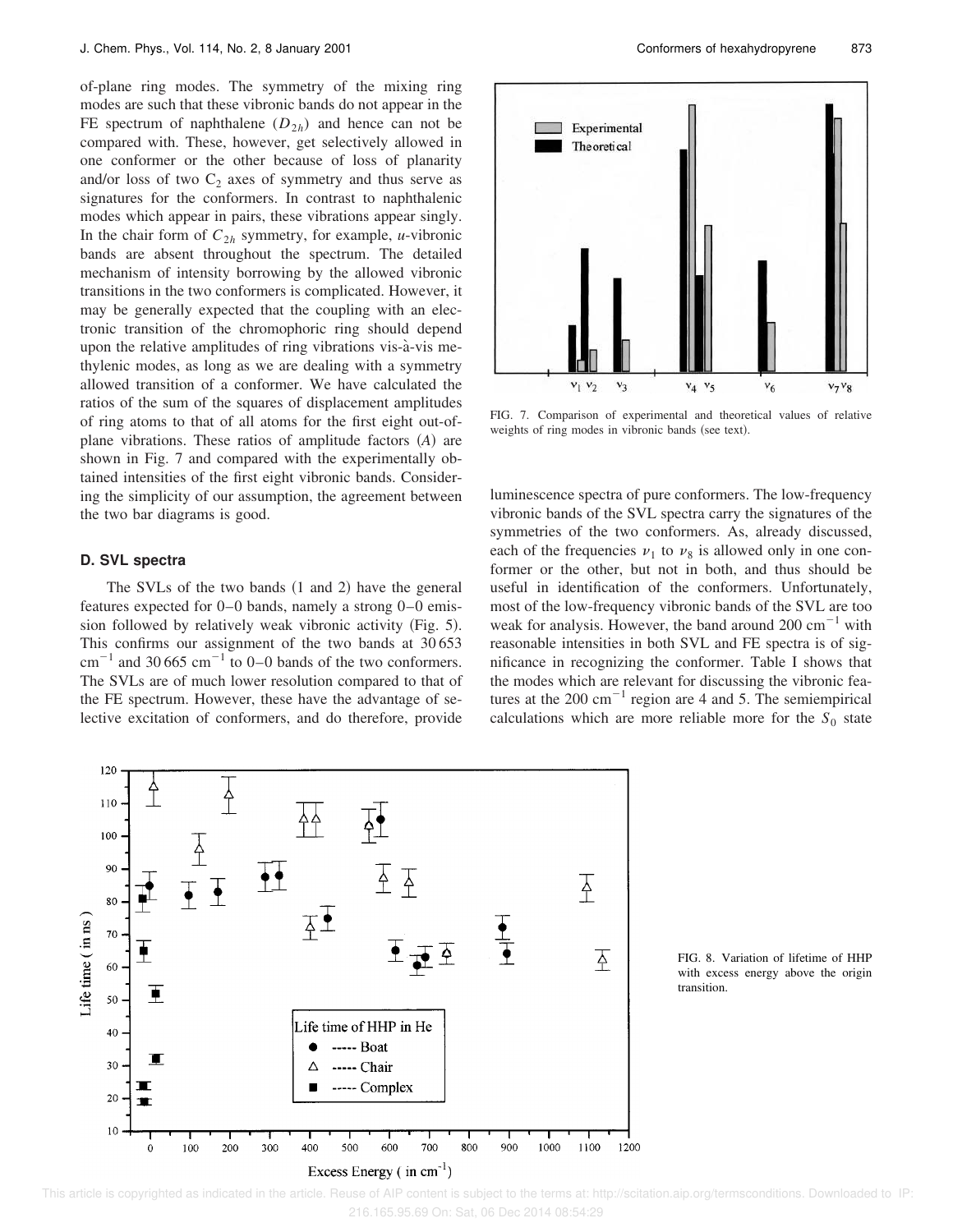than the  $S_1$  state, reveals that each of the two modes has almost matched frequencies for the two conformers, but the selection rules are distinctly different. The  $\nu_4$  vibronic band  $(\sim 182 \text{ cm}^{-1})$  is allowed in the boat conformer, while the  $v_5$ vibronic band  $({\sim}198 \text{ cm}^{-1})$  is allowed for the chair form. Out of the two SVL's, SVL-1 (Fig. 5) on excitation at  $30\,653$  $\text{cm}^{-1}$  contains a vibronic band at 205  $\text{cm}^{-1}$ , while the SVL-2 (Fig. 6) on excitation at  $30,665$  cm<sup>-1</sup> contains a band at  $\sim$ 178 cm<sup>-1</sup>. Thus, SVL-1 has to be assigned to the chair form and the SVL-2 to the boat form. This means that the longer wavelength band of the 0–0 doublets of the FE spectrum has to be assigned to the chair form. This conclusion based on symmetry restrictions seems to be more robust than the previous inconclusive arguments based on calculated small numbers. The details of SVLs of other bands will be discussed elsewhere.

The naphthalenic vibrations should appear at nearly the same frequencies in the SVL's of the two conformers. Table I shows that the napthalenic vibrations are  $v_{10}$ ,  $v_{12}$ ,  $v_{21}$ ,  $\nu_{23}$ ,  $\nu_{28}$ ,  $\nu_{34}$ ,  $\nu_{37}$ ,  $\nu_{38}$ . As already discussed, these frequencies need to be calibrated by comparing AM-1 frequencies with the experimental  $S_0$  vibrations for naphthalene itself.<sup>20</sup> The calibrated theoretical values for  $v_{10}$ ,  $v_{12}$ ,  $v_{21}$ ,  $v_{23}$ , and  $v_{28}$ , for HHP are 394 cm<sup>-1</sup>, 415 cm<sup>-1</sup>, 595 cm<sup>-1</sup>, 758 cm<sup>-1</sup>, and  $792 \text{ cm}^{-1}$ , respectively. Experimentally, we observe naphthalenic bands at  $v_{10}(\sim 403 \text{ cm}^{-1})$ ,  $v_{12}(\sim 458 \text{ cm}^{-1})$ ,  $v_{21}$ (~572 cm<sup>-1</sup>),  $v_{23}$ (~694 cm<sup>-1</sup>), and  $v_{28}$ (~770 cm<sup>-1</sup>). The decrease in frequency from that of the parent naphthalenic chromophore has already been discussed earlier.

## **E. Lifetimes of emission**

The lifetimes of the 0th and vibronic levels of the *S*<sup>1</sup> state of naphthalene derivatives have been investigated by Rice *et al.*<sup>8(b)</sup> The general observation is that near the 0th level lifetimes fluctuate considerably, being characteristic of the nature of the vibronic state. At high energies, however, the lifetimes become only a function of excess energy. On the basis of a number of approximations they obtained  $k_{nr}$ 's of vibronic states and found that *knr* increases with excess energy until saturation is reached. The explanation offered is as follows:  $k_{nr}$  depends both on the coupling matrix element as well as on the density of states. When the density of states is low, the matrix element, which is sensitive to the nature of the state, is important. But, when density of states is large the matrix element is some sort of average and *knr* increases with density of states which increases with excess energy. Our experimental results on lifetimes  $(Fig. 8)$  follow the same general trend as reported by Rice and co-workers; lifetimes fluctuating strongly for both conformers at small excess energies, then decreases at large excess energies. However, we expected the onset of steady decrease and merging of lifetimes to begin at an excess energy smaller than that for the monoderivative of naphthalene, because the density of states in HHP at a definite excess energy ought to be higher for HHP which has a large number of low-frequency vibrations. This does not seem to be the case. This could be due to the high symmetry of HHP compared to naphthalene monoderivatives. A similar effect is observable in naphthalene itself—the fluctuation continues for excess energy larger than the limit set by the 1-derivative. This is presumably the effect of symmetry.

With the variation of He and Ar pressure there appears some weak bands both in the longer as well as the shorter wavelength side of the origin transition. Those bands are represented by \* in the FE spectra. The decay profiles of these bands in time resolved study are seen to be biexponential, one lifetime component being shorter than that of the bare molecule, while other bands of the FE spectra ascribed to the bare molecule, have a single exponential decay. The dynamics and spectra of such Ar and He clusters will be reported elsewhere.

## **IV. CONCLUSION**

The FE spectrum of HHP bears the signature of the two conformers of nearly equal population. Out of the two 0–0 bands, the longer wavelength one is associated with the chair  $(r_{\text{trans}})$  form and the other with the boat  $(cis)$  form. This conclusion is arrived at by combining SVL spectra with symmetry-based selection rules and calculated  $S_0$  frequencies of vibrational modes. Accurate *ab initio* calculations are needed to explain the energy difference between chair, planar and boat forms. The low-frequency vibronic bands have been tentatively assigned. The lifetimes of low-frequency vibronic levels follow the trend reported by Jacobson *et al.* for naphthalene monoderivatives,  $8(b)$  namely, they fluctuate at low excess energies, but merge and decrease steadily at high energies of excitation.

*Note added in proof*. Hole-burning spectra recently obtained by us indicate that our calculated barrier between the two forms is much too high. This will be discussed elsewhere.

## **ACKNOWLEDGMENTS**

We are grateful to Dr. Samir Pal for help regarding instrumentation, to Professor S. P. Bhattacharyya, Dr. P. Chowdhury, and Dr. N. Chattopadhaya for semiempirical calculations, to Dr. Ajay Misra of University of California at Davis for *ab initio* calculations of the relative stability of two forms of HHP and to Mr. Sudip Bandyopadhaya for the SVL spectra. One of us  $(A.C.)$  likes to thank UGC for providing him with a fellowship during the early part of the work.

- $^{1}$ (a) R. H. Larkin and R. C. Lord, J. Am. Chem. Soc. **95**, 5129 (1973); (b) M. Oki, *Applications of Dynamic NMR Spectroscopy in Organic Chemistry* (VCH, New York, 1989), p. 81.
- $2$  S. J. Humphrey and D. W. Pratt, J. Chem. Phys. **99**, 5078 (1993).
- <sup>3</sup>T. Droz, S. Leutwyler, M. Mandziuk, and Z. Bacic, J. Chem. Phys. **102**, 4715 (1995).
- <sup>4</sup> J. F. Pfanstiel and D. W. Pratt, J. Phys. Chem. 99, 7258 (1995).
- <sup>5</sup>T. Troxler, B. A. Pryor, and M. R. Topp, Chem. Phys. Lett. **274**, 71  $(1997).$
- ${}^{6}$ T. Chakraborty and M. Chowdhury, Chem. Phys. Lett. 171, 25 (1990).
- ${}^{7}$ T. Chakraborty and M. Chowdhury, Chem. Phys. Lett. **177**, 223 (1991).
- $8$ (a) X. Q. Tan, W. A. Majewski, D. F. Plusquellic, and D. W. Pratt, J. Chem. Phys. 94, 7721 (1991); (b) B. A. Jacobson, J. A. Guest, F. A. Novak, and S. A. Rice, *ibid.* 87, 269 (1987); (c) J. A. Warren, J. M. Hayes, and G. J. Small, *ibid.* 80, 1786 (1984); 102, 623 (1993); (d) M. Mandziuk, Z. Bacic, T. Droz, and S. Leutwyler, *ibid.* 100, 52 (1994).
- <sup>9</sup>T. Chakraborty, D. N. Nath, and M. Chowdhury, J. Chem. Phys. **96**, 6456  $(1992).$